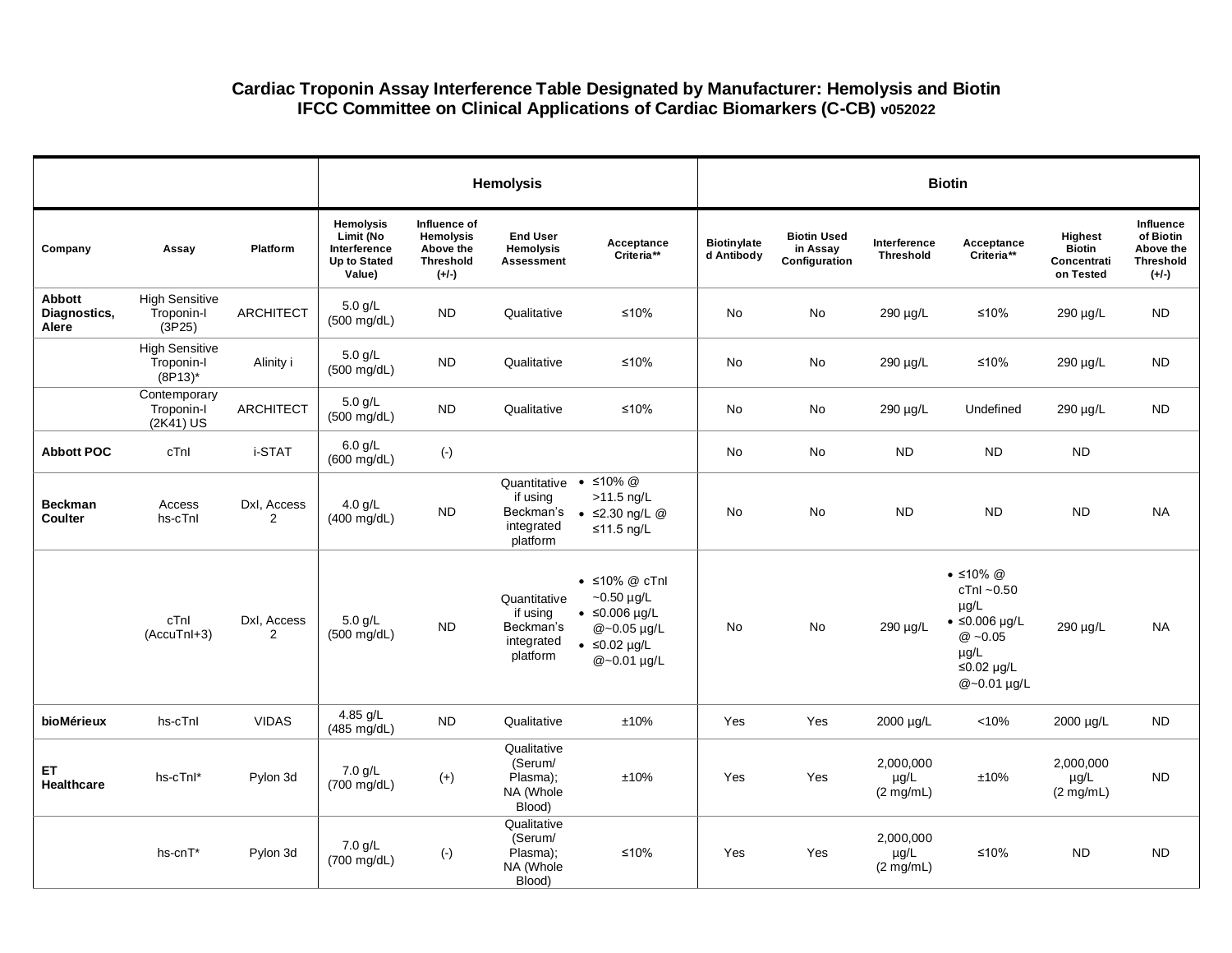| Fujirebio                                       | hs-cTnl<br>(Lumipulse) | Lumipulse<br>G1200 and<br>G600II                                                                                                                                                                                | 5.10 g/L<br>$(510 \text{ mg/dL})$                                           | <b>ND</b>          | CLSI EP7-<br>A2                                   | ±10%      | No                     | No                 | <b>ND</b>                                     | <b>NA</b>                 | <b>NA</b>         | <b>NA</b>    |
|-------------------------------------------------|------------------------|-----------------------------------------------------------------------------------------------------------------------------------------------------------------------------------------------------------------|-----------------------------------------------------------------------------|--------------------|---------------------------------------------------|-----------|------------------------|--------------------|-----------------------------------------------|---------------------------|-------------------|--------------|
| <b>LSI Medience</b>                             | hs-cTnl*               | <b>PATHFAST</b>                                                                                                                                                                                                 | 10 g/L<br>(1,000)<br>mg/dL)                                                 | $(\text{-})$       | Quantitative<br>(Cyanmethe<br>moglobin<br>Method) |           | No                     | No                 | 1500 µg/L                                     | ±20%                      | 1500 µg/L         | <b>ND</b>    |
|                                                 | cTnl*                  | <b>PATHFAST</b>                                                                                                                                                                                                 | 10 g/L<br>(1,000)<br>mg/dL)                                                 | $(\cdot)$          | Quantitative<br>(Cyanmethe<br>moglobin<br>Method) |           | No                     | No                 | 1500 µg/L                                     | ±20%                      | 1500 µg/L         | <b>ND</b>    |
|                                                 | cTnI-II                | <b>PATHFAST</b>                                                                                                                                                                                                 | 10 g/L<br>(1,000)<br>mg/dL)                                                 | $(\cdot)$          | Quantitative<br>(Cyanmethe<br>moglobin<br>Method) |           | No                     | No                 | 1500 µg/L                                     | ±20%                      | 1500 µg/L         | ND.          |
| Ortho-<br><b>Clinical</b><br><b>Diagnostics</b> | Troponin I ES          | ECi/ECiQ,<br>3600, 5600,<br>XT 7600                                                                                                                                                                             | $1.0$ g/L<br>$(100 \text{ mg/dL})$<br>@ cTnl<br>conc. of<br>$0.006 \mu g/L$ | $(+)$              | Automated/<br>Quantitative                        | < 10%     | Yes                    | Yes                | $2.5 \mu g/L$                                 | ≤10% @<br>$0.400 \mu g/L$ |                   |              |
|                                                 | hs Troponin I*         | <b>VITROS</b><br>ECi/ECiQ<br>Immunodiag<br>nostic<br>Systems,<br><b>VITROS</b><br>3600<br>Immunodiag<br>nostic<br>Systems,<br><b>VÍTROS</b><br>5600<br>Integrated<br>System,<br><b>VITROS XT</b><br>7600 System | 6 g/L<br>(608 mg/dL)                                                        | $(\cdot)$          | Automated/<br>Quantitative                        | ±10%      | Yes                    | Yes<br>(pre-bound) | <b>ND</b>                                     | ±10%                      | 3510 µg/L         | <b>ND</b>    |
| Quidel/Alere                                    | hs-cTnl                | Triage                                                                                                                                                                                                          | 1.98 $g/L$<br>$(198 \text{ mg/dL})$                                         | <b>ND</b>          | Qualitative                                       | ≤10 %     | No                     | No                 | 3600 µg/L                                     | ≤10 %                     | 3600 µg/L         | <b>NA</b>    |
|                                                 | cTnl                   | Triage                                                                                                                                                                                                          | 10 g/L<br>(1,000)<br>mg/dL)                                                 | $(\cdot)$          | Qualitative                                       | ≤10%      | No                     | No                 | <b>ND</b>                                     | <b>NA</b>                 | <b>NA</b>         | <b>NA</b>    |
|                                                 | cTnl SOB*              | Triage                                                                                                                                                                                                          | $5.0$ g/L<br>(500 mg/dL)                                                    | $(\cdot)$          | Qualitative                                       | $≤10%$    | No                     | No                 | <b>ND</b>                                     | <b>NA</b>                 | <b>NA</b>         | <b>NA</b>    |
|                                                 | cTnl Cardio*           | Triage                                                                                                                                                                                                          | $1.0$ g/L<br>$(100 \text{ mg/dL})$                                          | $(\cdot)$          | Qualitative                                       | $≤10%$    | No                     | No                 | <b>ND</b>                                     | <b>NA</b>                 | <b>NA</b>         | <b>NA</b>    |
| Radiometer,<br><b>POC</b>                       | Tnl*                   | AQT90 FLEX                                                                                                                                                                                                      | 10 g/L<br>(1000)<br>mg/dL)                                                  | No<br>interference | Qualitative                                       | <b>NA</b> | Yes<br>(pre-<br>bound) | Yes<br>(pre-bound) | No<br>interference<br>up to 3<br>$\mu g/L***$ | ≤10 %                     | $3 \mu g/L^{***}$ | <b>NA***</b> |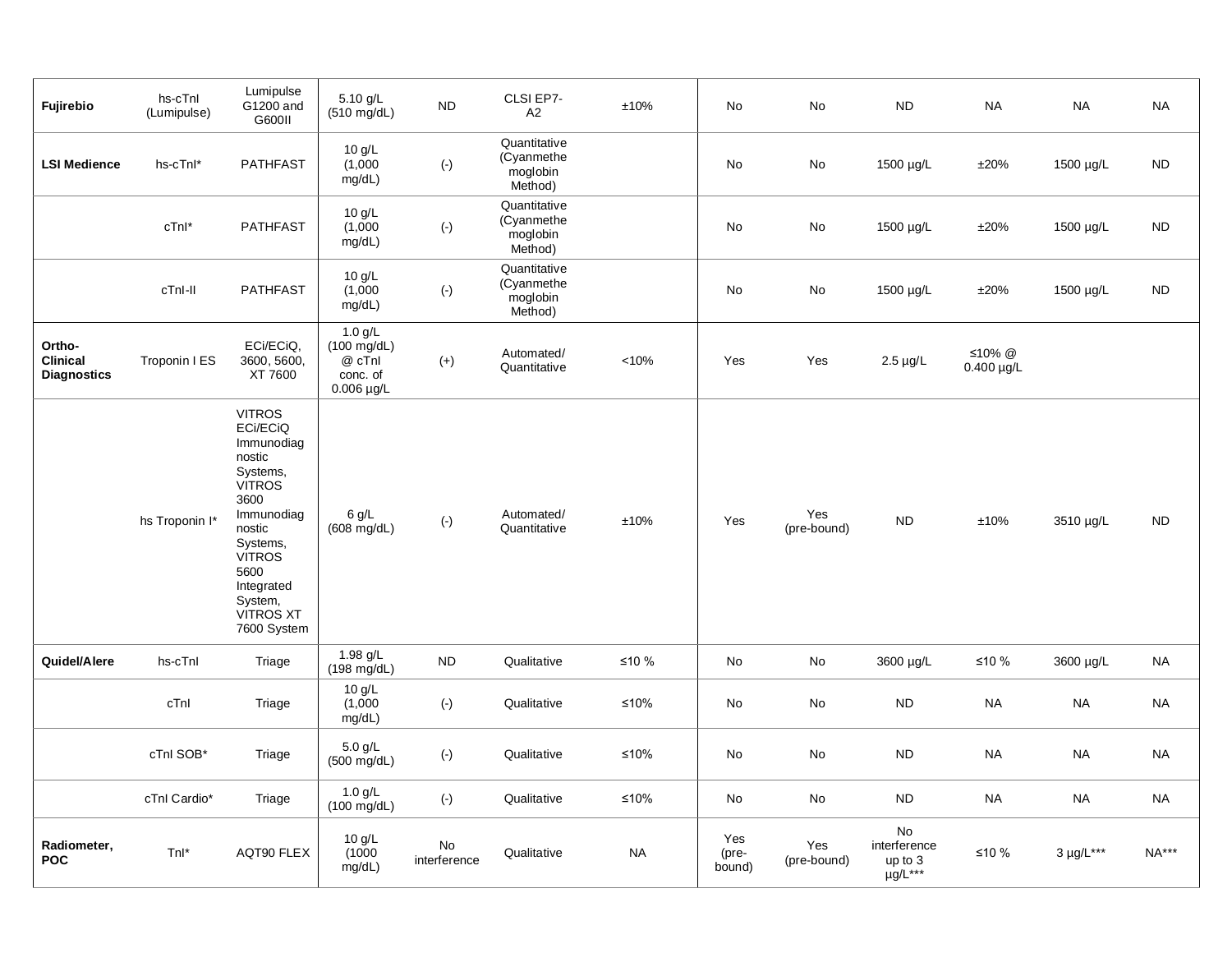| Radiometer,<br><b>POC</b>                 | $TnT^*$                                                    | AQT90 FLEX                                                                                                | $2.0$ g/L<br>$(200 \text{ mg/dL})$ | No<br>interference | Qualitative                                                   | <b>NA</b>                                                                                                                  | No                      | No                                                  | No<br>interference<br>up to 50<br>µg/L*** | ≤9%                                                                                                                            | 50 µg/L*** | $NA***$   |  |  |
|-------------------------------------------|------------------------------------------------------------|-----------------------------------------------------------------------------------------------------------|------------------------------------|--------------------|---------------------------------------------------------------|----------------------------------------------------------------------------------------------------------------------------|-------------------------|-----------------------------------------------------|-------------------------------------------|--------------------------------------------------------------------------------------------------------------------------------|------------|-----------|--|--|
| Response<br><b>Biomedical</b>             |                                                            |                                                                                                           |                                    |                    | No information provided                                       |                                                                                                                            | No information provided |                                                     |                                           |                                                                                                                                |            |           |  |  |
| Roche<br><b>Diagnostics</b>               | cTnT-hs and<br>TnT Gen 5<br><b>STAT</b>                    | cobas e411,<br>e601, e602,<br>e801                                                                        | $1.0$ g/L<br>$(100 \text{ mg/dL})$ | $(\cdot)$          | Serum<br>indices on<br>pre-analytic<br>module;<br>Qualitative | Recovery within<br>$±1.4$ ng/L with a<br>conc. $<$ 14 ng/L;<br>Recovery within<br>100 ±10 % with a<br>conc. $\geq$ 14 ng/L | Yes                     | Yes (as<br>conjugated<br>Ab, not as<br>free biotin) | 1200 µg/L                                 | Recovery<br>within $\pm$ 1.4<br>ng/L $@$ <14<br>ng/L;<br>Recovery<br>within 100 $\pm$<br>10% with a<br>conc. $\geq 14$<br>ng/L | 3600 µg/L  | $(\cdot)$ |  |  |
| Roche<br><b>Diagnostics</b><br><b>POC</b> | Roche<br>CARDIAC<br>POC Troponin<br>т                      | cobas h 232<br>POC system                                                                                 | $2.0$ g/L<br>$(200 \text{ mg/dL})$ | $(\cdot)$          | Qualitative                                                   | Mean bias vs.<br>reference sample:<br>≤±15% @ 40-<br>2000 µg/L                                                             | Yes                     | Yes (as<br>conjugated<br>Ab, not as<br>free biotin) | 200 µg/L                                  | Mean bias vs.<br>reference<br>sample:<br>$\leq$ ±15%<br>between 40-<br>2000 µg/L                                               | 1200 µg/L  | $(\cdot)$ |  |  |
| <b>Siemens</b><br><b>Healthineers</b>     | High<br>Sensitivity<br>Troponin I<br>$(TNIH)$ <sup>#</sup> | ADVIA<br>Centaur®<br>XP/XPT<br>Systems                                                                    | 5 g/L<br>$(500 \text{ mg/dL})$     | <b>ND</b>          | Qualitative                                                   | ±10%                                                                                                                       | Yes                     | Yes                                                 | 3500 µg/L                                 | ±10%                                                                                                                           | 3500 µg/L  | <b>ND</b> |  |  |
|                                           | High<br>Sensitivity<br>Troponin I<br>$(TNIH)$ <sup>#</sup> | Atellica <sup>™</sup> IM<br>Analyzer                                                                      | 5.0 g/L<br>$(500 \text{ mg/dL})$   | <b>ND</b>          | Quantitative                                                  | ±10%                                                                                                                       | Yes                     | Yes                                                 | 3500 µg/L                                 | ±10%                                                                                                                           | 3500 µg/L  | <b>ND</b> |  |  |
|                                           | High<br>Sensitivity<br>Troponin I<br>$(TNIH)$ <sup>#</sup> | Dimension <sup>®</sup><br><b>EXL™</b><br>System                                                           | $4.0$ g/L<br>$(400 \text{ mg/dL})$ | <b>ND</b>          | Quantitative                                                  | ±10%                                                                                                                       | Yes                     | Yes                                                 | 300 µg/L                                  | ±10%                                                                                                                           | 1200 µg/L  | $(\cdot)$ |  |  |
|                                           | High<br>Sensitivity<br>Troponin I<br>$(TNIH)$ <sup>#</sup> | Dimension<br>Vista <sup>®</sup><br>System                                                                 | $4.0$ g/L<br>$(400 \text{ mg/dL})$ | <b>ND</b>          | Quantitative                                                  | ±10%                                                                                                                       | Yes                     | Yes                                                 | 300 µg/L                                  | ±10%                                                                                                                           | 1200 µg/L  | $(\cdot)$ |  |  |
|                                           | Tnl-Ultra#                                                 | ADVIA<br>$Centaur^{\circledR}$<br>CP/XP/XPT<br>Systems                                                    | 5.0 g/L<br>$(500 \text{ mg/dL})$   | <b>ND</b>          | Qualitative                                                   | ±10%                                                                                                                       | Yes                     | Yes                                                 | $10 \mu g/L$                              | ±10%                                                                                                                           | 1500 µg/L  | $(\cdot)$ |  |  |
|                                           | Tnl-Ultra#                                                 | Atellica <sup>™</sup> IM<br>Analyzer                                                                      | $5.0$ g/L<br>$(500 \text{ mg/dL})$ | ${\sf ND}$         | Quantitative                                                  | $\pm 10\%$                                                                                                                 | Yes                     | Yes                                                 | $10 \mu g/L$                              | $\pm 10\%$                                                                                                                     | 1500 µg/L  | $(\cdot)$ |  |  |
|                                           | $TNI^{\#}$                                                 | Dimension <sup>®</sup><br>$\mathsf{EXL}^{\scriptscriptstyle \mathsf{T}\hspace{-1pt}\mathsf{M}}$<br>System | $5.0$ g/L<br>$(500 \text{ mg/dL})$ | ${\sf ND}$         | Quantitative                                                  | $\pm 10\%$                                                                                                                 | Yes                     | Yes                                                 | 100 µg/L                                  | $\pm 10\%$                                                                                                                     | 1200 µg/L  | $(\cdot)$ |  |  |
|                                           | $CTNI^{\#}$                                                | Dimension <sup>®</sup><br>RXL™<br>System                                                                  | 10 g/L<br>(1000)<br>mg/dL)         | ${\sf ND}$         | Quantitative                                                  | $\pm 10\%$                                                                                                                 | No                      | $\operatorname{\mathsf{No}}$                        | <b>ND</b>                                 | <b>NA</b>                                                                                                                      | <b>NA</b>  | $\sf NA$  |  |  |